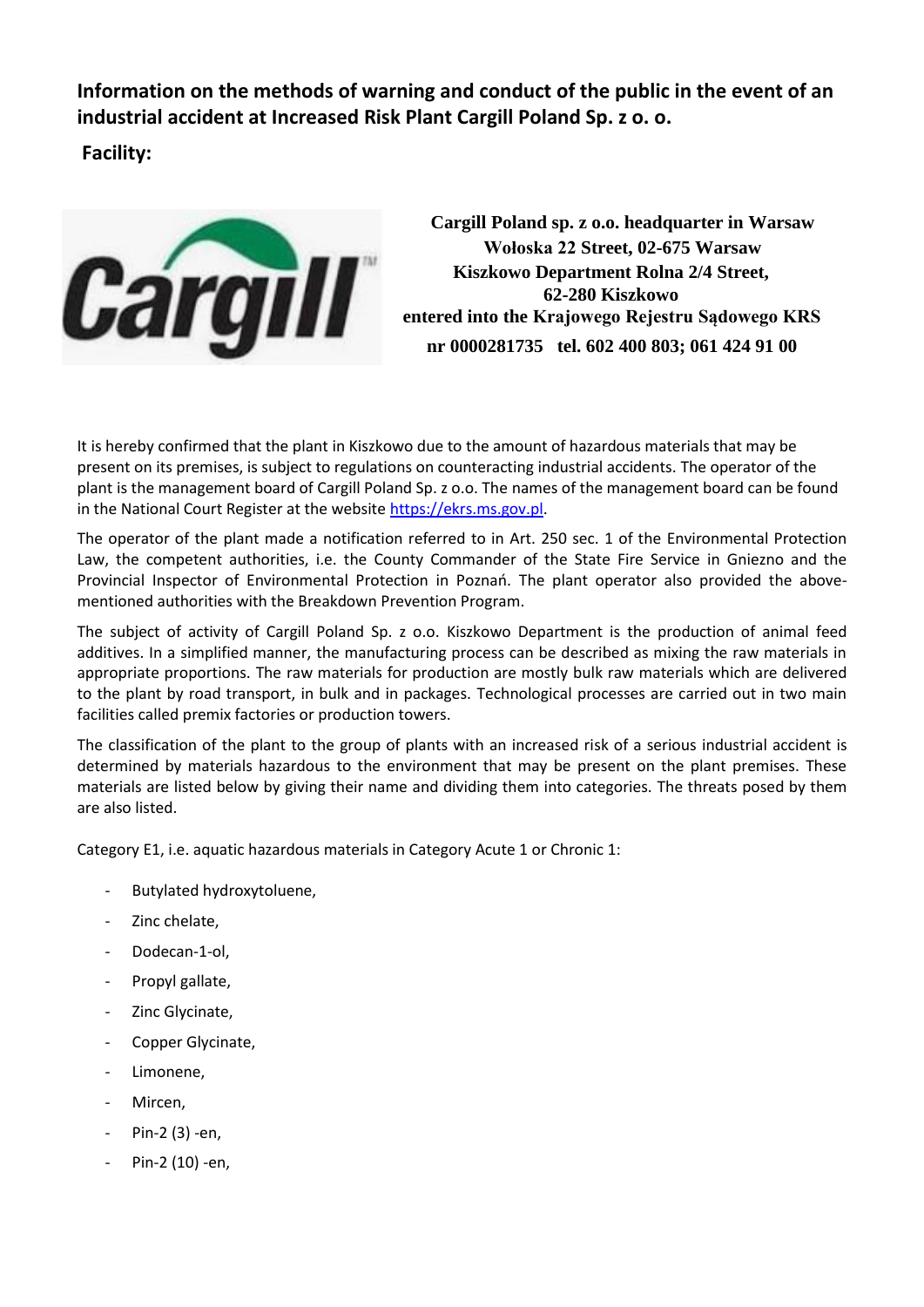- Zinc Sulphate,
- Copper (II) sulfate,
- Zinc oxide.
- Copper oxide,
- Hydrated zinc amino acid chelate,
- Hydrated copper amino acid chelate,
- Cobalt Carbonate,
- Nicotinamide menadione bisulfite.

Category E1, i.e. materials hazardous to the aquatic environment in Category Chronic 2:

- Butylated hydroxyanisole,
- Manganese glycinate,
- Manganese (II) sulfate.

All the above-mentioned substances are present at the plant in the form of loose additives for animal feed. All of them are approved for marketing and used in animal nutrition as well as they have appropriate approvals. There is no possibility of any accident occurring in which these substances could pose a threat to human health or life both inside and outside the plant.

Although there is no possibility of a failure that could threaten the safety of people, Cargill Poland Sp. z o.o. in order to maintain the highest standards and ensure the safety of both its employees and the inhabitants of Kiszkowo, developed and implemented procedures of informing about industrial accidents in the plant. In the event of a serious industrial accident, the plant will immediately alert the relevant services, ie the County Commander of the State Fire Service in Gniezno and the Provincial Inspector of Environmental Protection in Poznań. These services, in consultation and cooperation with the authorities responsible for crisis management, will be able to decide to announce an alarm signal or a warning message in accordance with the provisions of the Regulation of the Council of Ministers of January 21, 2013 on contamination detection and notification systems, and jurisdiction of the authorities in these matters.

| The alarm will be announced, and when the threat is resolved, it will be canceled as follows. |                                                       |                                                                                                       |
|-----------------------------------------------------------------------------------------------|-------------------------------------------------------|-------------------------------------------------------------------------------------------------------|
| <b>TYPES OF ALARM SIGNALS</b>                                                                 |                                                       |                                                                                                       |
| <b>TYPE OF ALARM</b>                                                                          | <b>Acoustic alarm system</b><br>(ALARM SIREN)         | <b>Voice alert</b><br>An announcement repeated three times:                                           |
| <b>ALARM</b><br><b>ANNOUNCEMENT</b>                                                           | Modulated siren sound over a<br>period of 3 minutes   | <b>Attention! Attention! Attention!</b><br><b>I ANNOUNCE AN ALARM</b><br>(cause, type of alarm, etc.) |
| <b>ALARM CANCELLATION</b>                                                                     | Continuous siren sound during the<br>period 3 minutes | <b>Attention! Attention! Attention!</b><br><b>I CANCEL THE ALARM</b><br>(cause, type of alarm, etc.)  |
|                                                                                               |                                                       |                                                                                                       |

The alarm will be announced, and when the threat is resolved, it will be canceled as follows.